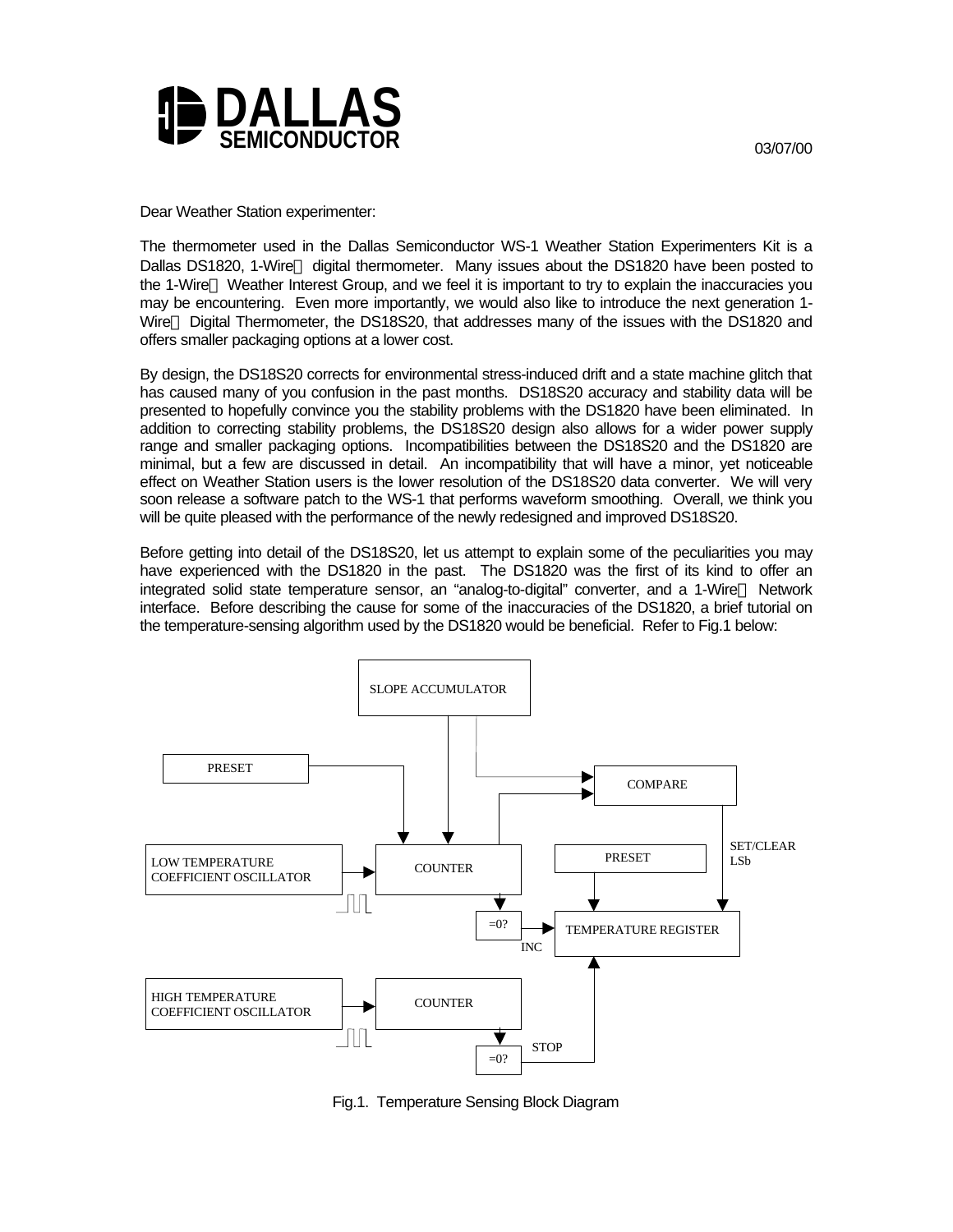The DS1820 measures temperature by counting the number of clock cycles that an oscillator with a low temperature coefficient goes through during a gate period determined by a high temperature coefficient oscillator. The counter is preset with a base count that corresponds to -55°C. If the counter reaches zero before the gate period is over, the temperature register, which is also preset to the -55°C value, is incremented, indicating that the temperature is higher than -55°C.

At the same time, the counter is then preset with a value determined by the slope accumulator circuitry. This circuitry is needed to compensate for the parabolic behavior of the oscillators over temperature. The counter is then clocked again until it reaches zero. If the gate period is still not finished, then this process repeats.

The slope accumulator is used to compensate for the nonlinear behavior of the oscillators over temperature, yielding a high-resolution temperature measurement. This is done by changing the number of counts necessary for the counter to go through for each incremental degree in temperature. To obtain the desired resolution, therefore, both the value of the counter (COUNT\_REMAIN) and the value of the slope accumulator (COUNT\_PER\_C) at a given temperature must be known. Therefore, attainable resolution (1/COUNT\_PER\_C) is a function of temperature, and will vary from part to part. A typical COUNT\_PER\_C ranges from 80 –120 over the DS1820 temperature range, translating to a 14-15-bit resolution.

There are two issues with this algorithm. The first manifests itself as a drift in accuracy, and explains many complaints about the DS1820's temperature error. The solid state oscillators in Fig.1 contain polysilicon resistors, which are extremely difficult to control over temperature and mechanical stress. The temperature coefficient of the resistors is not a problem because we calibrate out their effect in the liquid bath. Mechanical stress, however, is something we cannot control or predict so to account for its effect in the slope accumulator. As the mechanical stress on the DS1820 die changes, so too does the value of the poly resistors in the oscillators. Resistance changes cause oscillator frequency changes, which will ultimately cause changes in the temperature register value. We assemble the DS1820 in a non-hermetic plastic package and calibrate the parts in a liquid bath. Liquid is free to enter the cavity above the die in the non-hermetic package, putting a nominal stress on the die (and resistors). The device is calibrated under this very controlled environment. As the device is removed from the liquid and allowed to dry out, the stress on the die changes and the temperature readout changes. This is why many of you note temperature readout variations in extremely humid environments. Another stress that will cause a drift is a high temperature process such as a vapor phase. Expansion/contraction of the plastic package/leadframe will cause the stress on the die to shift, and again a readout drift will result. A typical drift following a vapor phase is 2.0°C (approximately 4.0°F), and generally the part will read low following the stress. A typical drift following an Autoclave process (device is subjected to pressurized steam (2atm) at 121°C for 168 hours) is over 3.0°C (6.0°F); Autoclave has proven to be the worst case stress insofar as drift is concerned.

This is obviously an extremely frustrating problem. We have tried various layout implementations of the resistors (if the resistance shift in the high tempco oscillator matches that of the resistor in the low tempco oscillator, the effect would cancel), different plastic mold compounds, and the drift could never be completely eliminated.

Many of you have tried numerous experiments in an attempt to minimize the DS1820 thermometer error. Although some of the experiments posted may offer a minimal effect, the dominating factor in the error is the mechanical stress-induced drift described above, and very likely not related to anything you are doing wrong. The cause of the drift is a physical phenomenon that cannot easily be removed from the DS1820. It has been shown that the drift diminishes as the device is baked at 125°C for several hundred hours. After the bake, the user can compare the DS1820 reading against an accurate reference at any temperature (recalibrating the device), and add this offset to future readings. Generally speaking, the drift magnitude is consistent over the entire temperature range, thus allowing for a single-temperature post-bake offset correction.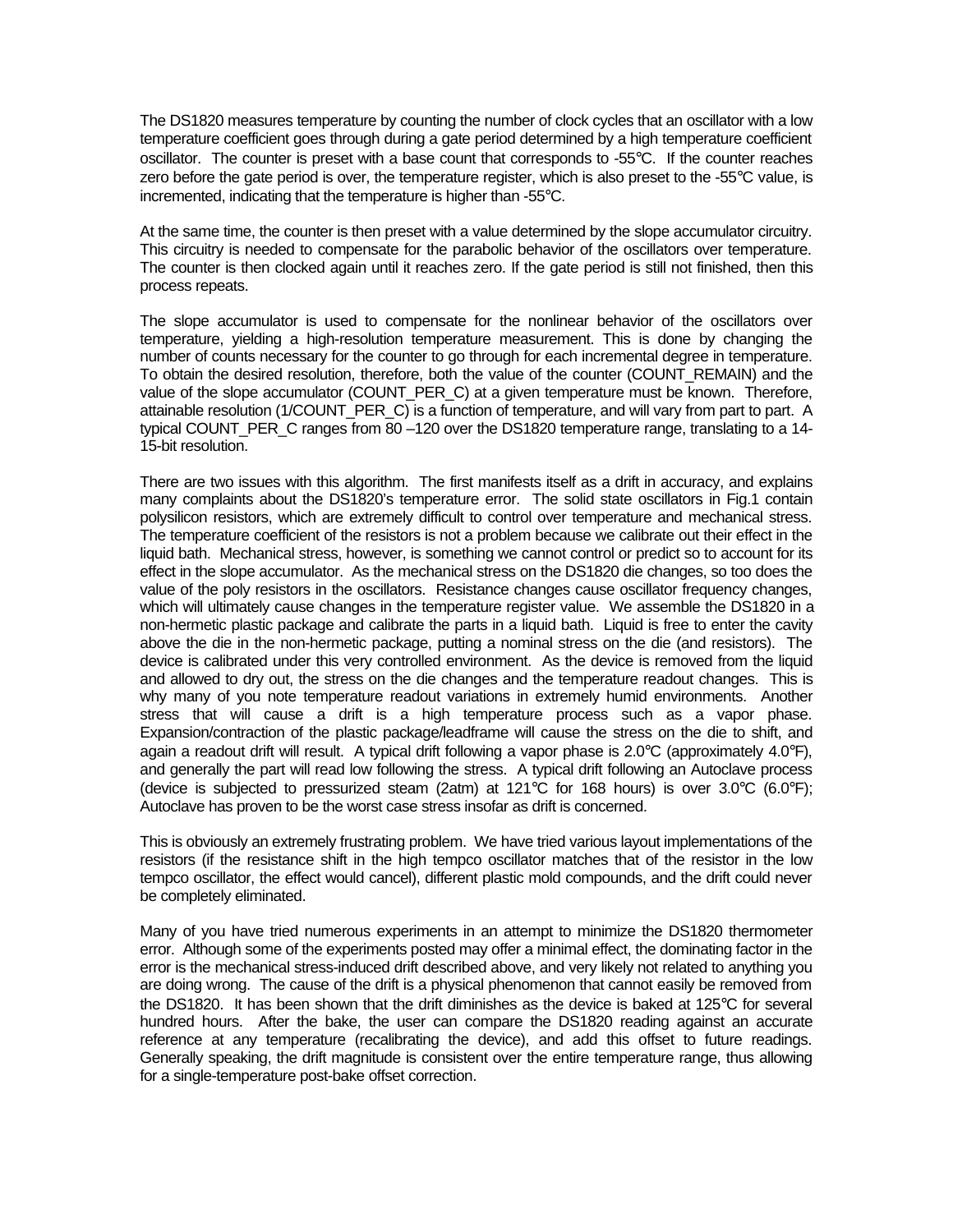This however requires access to an oven, a controlled temperature chamber, an accurate reference sensor, and the ability to modify the WS-1 software to add the resulting offset to the DS1820's readout. This solution is understandably a severe restriction for most users. The most feasible solution is for Dallas to redesign the DS1820 thermal algorithm so that mechanical stress will have a negligible effect on stability. The aforementioned DS18S20 does just that by measuring temperature with a completely different algorithm, one that virtually eliminates the effect mechanical stress has on stability. The DS18S20 will be discussed in detail later in this document.

The second problem many of you have noted with the DS1820 is also an artifact of the dual-oscillator algorithm and is also eliminated with the DS18S20. It manifests itself as a "glitch" in the readout of a maximum of 1.0°C. This issue is described in detail in an attached document. This document makes reference to the DS1620, but is directly applicable to the DS1820, as both Dallas sensors use the same thermal-sensing algorithm.

Solving these two issues was of primary concern in redesigning the DS1820 1-Wire<sup>™</sup> Digital Thermometer. Technology has improved since the DS1820 was designed, allowing us fabricate the redesign with a 0.6μm minimum geometry process. So, not only are the drift and glitch problems eliminated, but also the new die is significantly smaller which allows for smaller packages and a lower cost sensor. The redesigned thermometer, the DS18S20, will be assembled in a TO-92 package (replaces the DS1820 PR-35) and a 150mil 8-lead SOIC (replaces the DS1820 SSOP).

The block diagram of the DS18S20 thermal sensing algorithm is illustrated below in Fig. 2.



Fig. 2. Bandgap / Sigma-delta modulator temperature sensor

A very precise, on-chip bandgap reference is the first stage of the signal chain. Bandgap voltage references are inherently very stable and are commonly used in solid state temperature sensors, power monitoring products, etc. The sigma delta modulator serves as the data converter in addition to providing chopping which eliminates stress-induced errors in the differential Vbe bandgap. Dallas has this algorithm in production with several digital thermometers – DS75, DS1721, DS1722, DS1775, DS1780, DS1615, and the DS1921 Thermochron. Many of you have tested the DS1921 against the DS1820 and have noted the superior performance of the DS1921.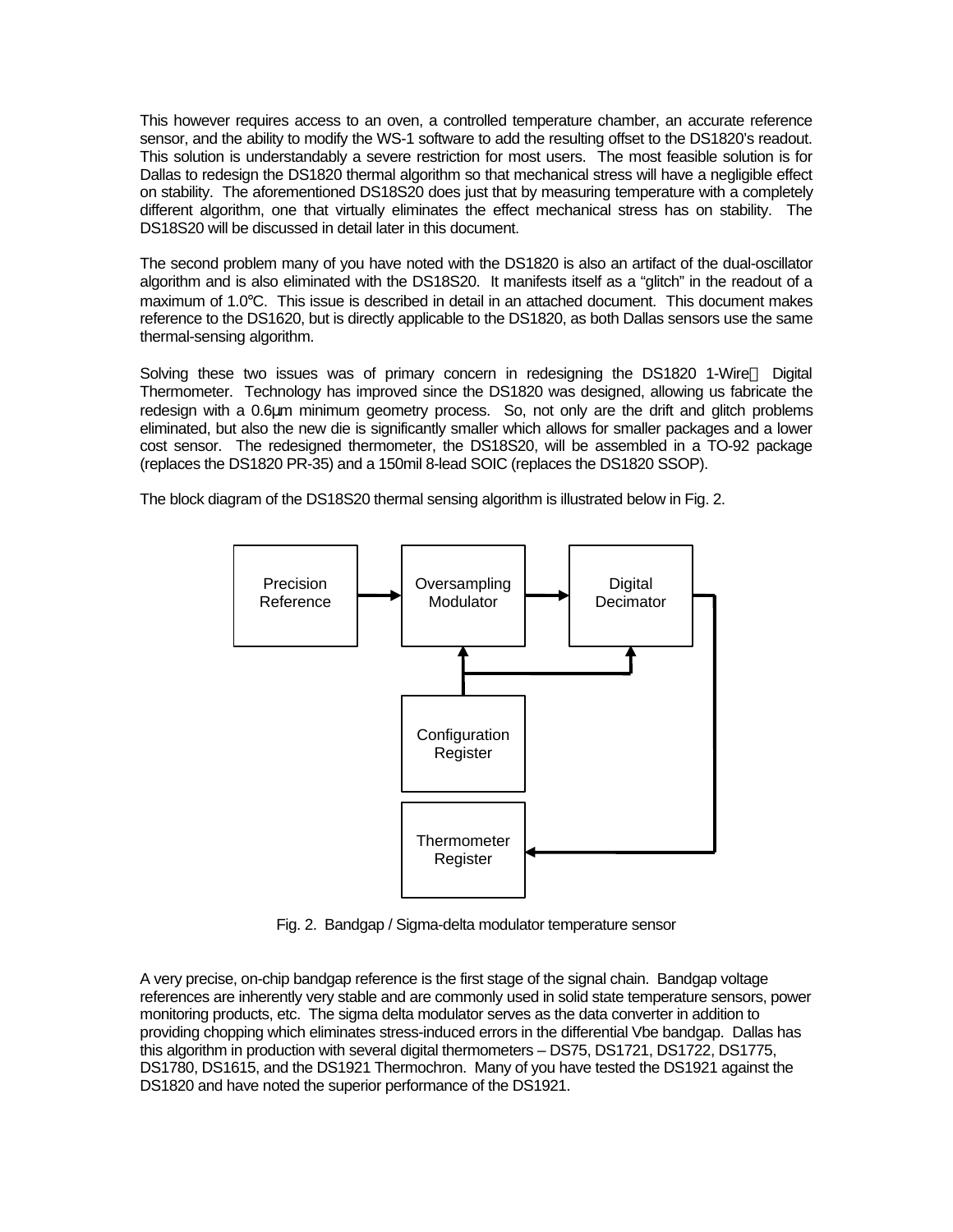The DS18S20 will actually go one step further than all these sensors in that it can be bath calibrated (because of its on-chip EEPROM). The most accurate of the non-bath calibrated bandgap-based sensors above are the DS1721, DS1615, and DS1921 at  $\pm$ 1.0 $\degree$ C max error. Bath calibration drastically reduces the error at the calibration temperature; the maximum error over the -10°C to +85°C range for the DS18S20 is  $\pm 0.5^{\circ}$ C, before, during and after environmental stress.

Fig 3 shows thermometer accuracy data for 4 different samples of DS18S20. Each sample of approximately 50 parts was subjected to one of 4 stresses: High Voltage Life (1000 hours at 6.0V at T=125°C), 3 consecutive passes through a vapor phase, Autoclave (unbiased at 2atm steam T=121°C for 168 hours), and Temperature Cycle (unbiased under 1000cycles from -55°C to +125°C). The data was taken before and after the respective stress and the plots show the mean and  $\pm 3\sigma$  error (relative to platinum RTD reference in liquid bath) after stress. Mean drift (average difference between post stress and pre stress error) is also plotted. This is a significant improvement over the DS1820. The average part drifts less than 0.1°C (roughly 1 LSb), with insignificant dependence on the type or duration of stress it was subjected to. Recall from earlier in the document, the average drift of the DS1820 following the Autoclave stress (the worst case stress) was over 3.0°C, representing better than a 99% reduction in stress-induced drift.



## **DS18S20 Post Stress Thermometer Error (VP, A/C, T/C, HVL at apprx 50 devices each)**

Fig. 3. DS18S20 Performance

Clearly, the DS18S20 has solved the inaccuracies many of you in the interest group have noted in the past. The other problem with the DS1820, the readout glitch that was described in the attached document, is totally an artifact of the dual-oscillator thermal sensing algorithm. The bandgap / Sigmadelta ADC sensing core of the DS18S20 by design will not be subject to such glitches.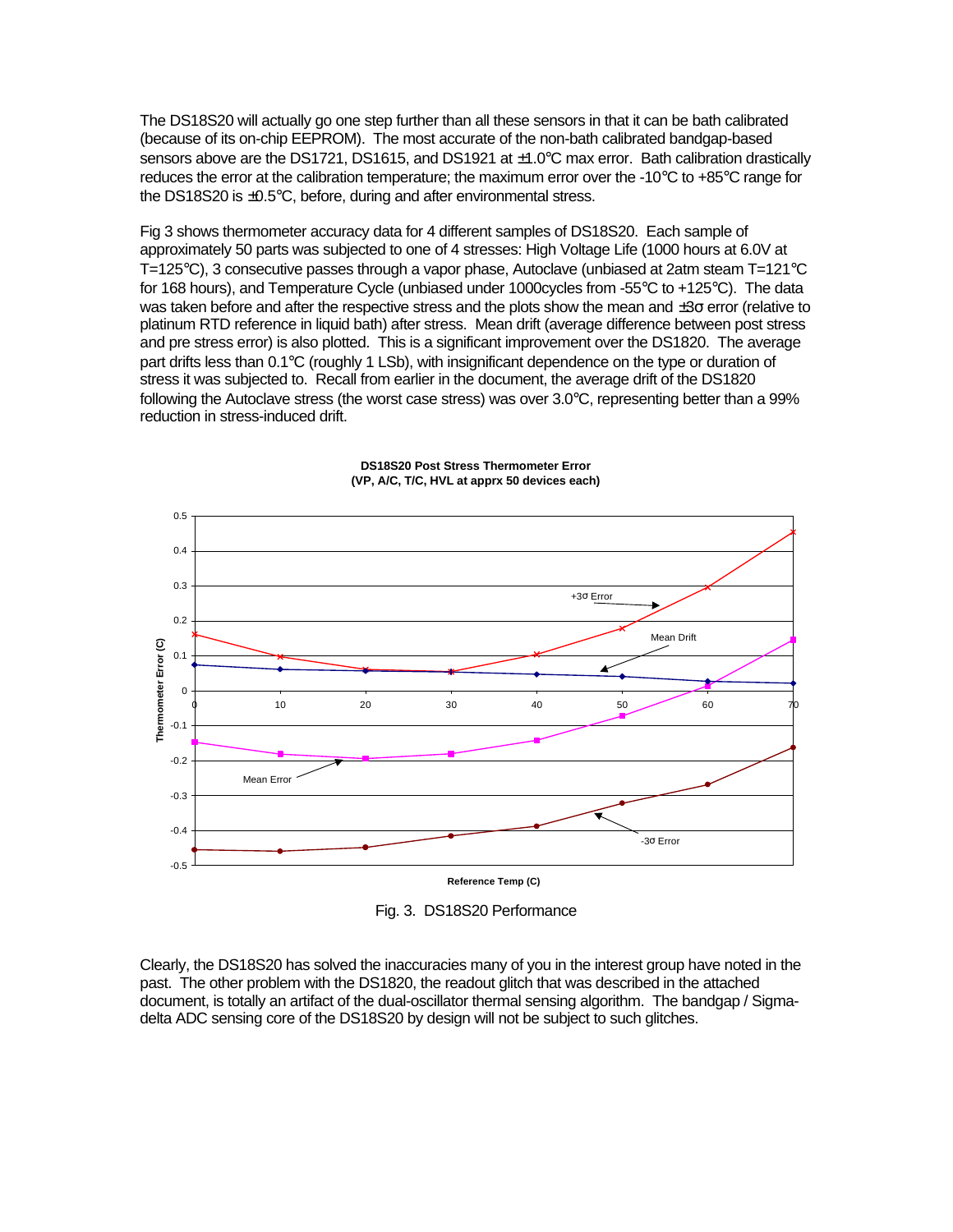The design goals of the DS18S20 were numerous:

- 1.) Eliminate stress-induced drift.
- 2.) Eliminate the state-machine glitch.
- 3.) Expand the operating voltage from 4.5V-5.5V of the DS1820 to 2.7V-5.5V.
- 4.) Significantly shrink the die so that it can fit in smaller, faster responding plastic and flipchip packages.
- 5.) Satisfy 1-4 while allowing the DS18S20 to drop into every DS1820 application, with no noticeable adverse differences.

All 5 of these goals are practically impossible to meet for such a drastic redesign of a complex mixedsignal IC. This document has described how we have met goals 1 through 4, but there are some noteworthy differences between the DS1820 and the DS18S20 that may not allow for a seamless transition into 100% of applications.

- 1.) Packaging. Smaller/lower cost packages was one of the design goals, and we met that. However, package differences may have an effect on some customers. The PR-35 of the DS1820 will no longer be offered with the DS18S20; it will be replaced by the TO-92 package. The pinout and lead spacing is identical between the two packages, so most customers will not have a problem. Customers who depend on the height of the PR-35 package in their application will be forced to make mechanical changes to their design. The surface mount option is more drastic. The huge DS1820 die was packaged in a 16-lead SSOP (with 13 no-connects); that was the smallest SMT package we could fit the DS1820 in. The SSOP is large and expensive. The SSOP will not be offered with the DS18S20, and the replacement SMT package is the 8-lead SOIC. Obviously, all SMT DS1820 customers will have a change. Dallas is offering the DS1820 in both the PR-35 and SSOP packages through 2000 on last time buy bases (but again, neither package will be offered with the redesigned DS18S20). Refer to the DS18S20 datasheet on the website for pinouts and mechanical specs of the packages.
- 2.) Thermometer Resolution. Recall the discussion about the temperature-to-digital conversion technique we use in the DS1820. Due to the nonlinear characteristic of the oscillators over temperature, we designed the slope accumulator with a high resolution (COUNT\_PER\_C generally over 100, yielding a sub-millidegree C resolution) so that the nonlinearity can be trimmed out. A conversion would always start with the counter preset to -55°C, and would count up to the temperature of the environment. Thus, conversion time depends significantly on the absolute temperature with the fastest at very low temperatures. This algorithm allowed for a conversion time of less than a half second, over the entire temperature range. The resolution attainable considering the conversion time and active current was outstanding with the DS1820, yet it was the dual oscillator technique that caused the drift. Solving the drift meant the dual-oscillator algorithm had to be designed out, while trying to minimize adversely affecting other specs. Sigma-delta modulators like that used in the DS18S20 are by design, slow data converters. There is a tradeoff between supply current, resolution, and conversion time. High resolution can be obtained in a relatively short amount of time if enough supply current is available. If supply current is crucial, high resolution requires long conversion times. You see the dependence.

If the DS18S20 met the resolution (14-15bit) and active current (1.5mA) spec of the DS1820, the conversion time required would be between 4 and 8 seconds! That was obviously not an option. A tradeoff was made in the DS18S20 design. We kept the active current spec constant at 1.5mA, and allowed for a max conversion time increase from 500ms (DS1820) to 750ms (DS18S20). This will yield 12-bits of resolution (LSb weight of 0.0625°C). In the time/temperature display of the Weather Station, you will certainly notice a difference in the resolution. In a relatively stable temperature environment, the DS1820 curve would look smooth compared to that of the DS18S20. The conversion time increase will be transparent to the Weather Station because the WS-1 software polls the sensor for a "conversion complete" flag. If any of you are using the DS1820 in other designs, be aware of the resolution and conversion time changes with the DS18S20.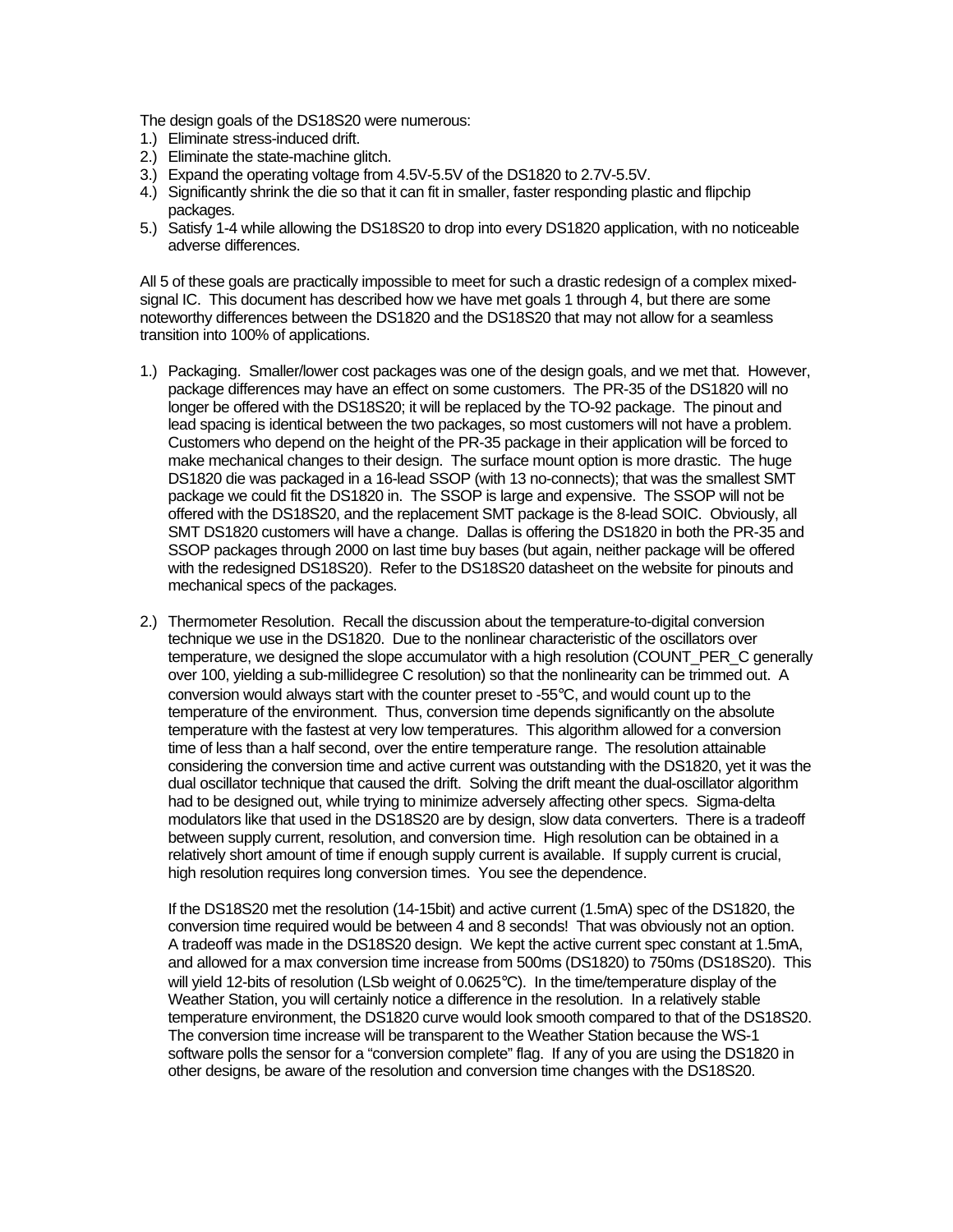Although your display may appear more "jagged" with the lower resolution DS18S20, do not confuse that for inaccuracy. Data has been presented on the superior accuracy and stability of the DS18S20. The DS18S20 is accurate to  $\pm 0.5$ °C. That means the 9 most significant bits of the thermometer have zero error. Anything less significant than the ninth bit does not contribute to the accuracy of the sensor, but they are quite useful for monitoring minute temperature changes on a relative basis (relative to the last measurement, for example). For example, if bit 12 of the readout increases by 1 from one readout to the next, that does not necessarily mean the absolute temperature increased by the LSb weight of 0.0625°C. The part is not accurate to the 12<sup>th</sup> bit. It does imply however, that there was an increase of some absolute magnitude less than 0.5°C (the rated accuracy) from the last reading. Also, do not confuse the lower resolution graph of the DS18S20 with the state machine glitching of the DS1820.

Some of you in the interest group may choose to modify the Weather Station code to add algorithms that essentially smooth the temperature vs. time graph for the DS18S20. Smoothing algorithms will have a negligible effect on the accuracy or time constant of the thermal sensing system. The WS-1 has a large amount of thermal mass (and thus a very long thermal time constant) and the sensor is not exposed to moving medium (i.e. wind). Dallas will also release a patch to the WS-1 software that will perform curve smoothing.

3.) Error notification. The DS18S20 relies on strict protocol for predictable operation. Unfortunately, in the real world, less than ideal activity on the 1-Wire™ interface due to noise, lightening, etc may cause the DS18S20 to enter an ambiguous state. The absence of an error flag in memory left us to decide to notify the user of an error condition by reserving 1 state of the 12-bit (4,096 possible) thermometer readout for that purpose. The error state for the DS18S20 results in a temperature of +85.0000°C, which corresponds to a value of AAh in byte0 (TEMPERATURE LSB), 00h in byte1 (TEMPERATURE MSB), 0Ch in byte6 (COUNT\_REMAIN), and 10h in byte7 (COUNT\_PER\_C). This reading indicates an error state and the reading should be discarded. The patch to the WS-1 software will ignore such readings and display that last completed conversion.

To summarize, Dallas is continually trying to make improvements to its thermal management product line. The DS1820 provided a solution to users who wanted a digital I/O thermometer with the minimum number of interface signals. Although it did fill a niche quite well, its algorithm contained some inherent inaccuracies and instabilities. Removal of those inaccuracies, in addition to widening the voltage range, and offering new/smaller/lower cost packages was of primary concern in the design of the DS1820's replacement, the DS18S20.

The B5 revision of the DS18S20 will be sampled to customers soon, and we would like for you to be among the first to "try them in the field". We will replace your DS1820 inventory with DS18S20 on a "2 for-1" basis. The DS18S20 design has been submitted for reliability testing, which we expect to be completed in May2000; at that time, the DS18S20 will be released to mass production. We do expect that not all applications will be able to transition to the new device without some system modification, but we expect these cases will be the exception and not the rule. The only noticeable adverse difference you should see with the DS18S20 in a Weather Station with unmodified code is lower thermometer resolution and a possible error notification reading of 85.0000°C. Dallas will very soon release a patch to the WS-1 software that will make both issues transparent to the Weather Station display. Thank you for your involvement in the Weather Station interest group and in the Dallas temperature sensor product line. If you have any questions or comments, please contact Dan Awtrey at dan.awtrey@dalsemi.com.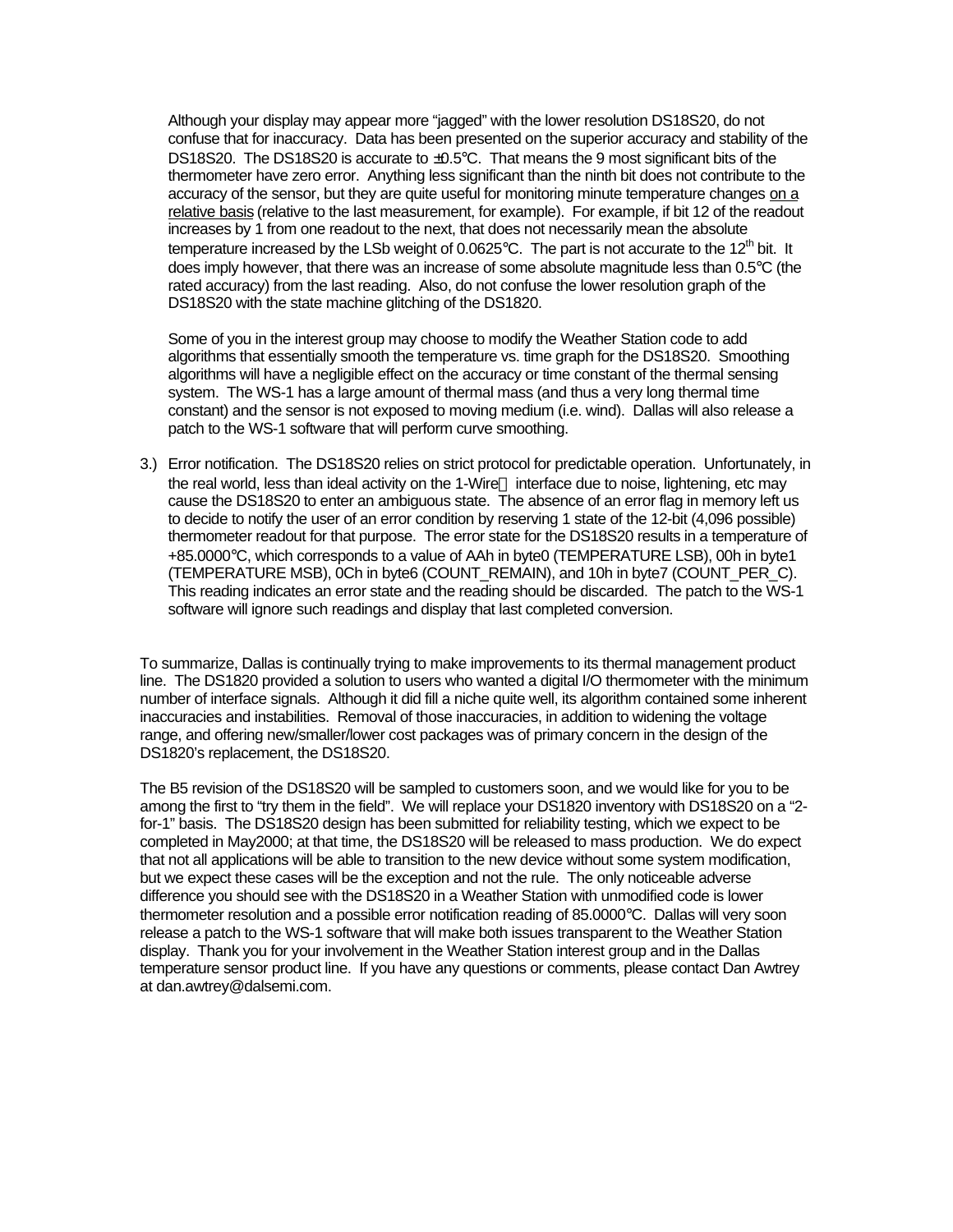

Dear Weather Station experimenter:

An anomaly has been detected in the temperature conversion algorithm of Dallas Semiconductor's thermal and battery management products that may affect some applications. The anomaly manifests itself as a random erroneous temperature measurement that can be as high as 1.0°C. The subsequent explanation of the problem and the suggested work-around assumes knowledge of the high resolution algorithm explained in Application Note 105, which is available on the Dallas website or faxback.

## *EXPLANATION OF THE PROBLEM*

A digital state machine is used to control the temperature conversion algorithm. In normal operation, the state machine cycles between two states, watching for a control signal that signals the end of the conversion. Once this signal is detected, the next clock of the state machine sends it to the final state, suspending the conversion. As the state machine cycles between these two intermediate states, it increments the temperature register and reloads the slope counter, with the updated value in the slope accumulator.

Occasionally, through a mechanism still under investigation, the temperature conversion algorithm causes the state machine to cycle between the two intermediate states one more time after the end of conversion control signal is asserted. And, as is expected, this additional cycle increments the temperature register and reloads the counter from the slope accumulator for that new temperature. On the additional clock that sends the state machine to its final state, the slope counter is decremented. The result from the sensor is a temperature conversion result with a positive error in the range of:

$$
+\frac{1}{COUNT\_PER\_C} \le Error(\text{deg } C) \le +1.0
$$

The magnitude of the error is dependent on the absolute temperature. Because the slope counter is decremented only once by the additional clock that sends the state machine to its final state, COUNT\_PER\_C\_ - COUNT-REMAIN will be 1 when this error occurs. Therefore, the high resolution measurement will yield a result of:

$$
Temp_{\text{HIGHRES}} = xxx.75 + \frac{1}{COUNT\_PER\_C}.
$$

The error will be smallest for absolute temperatures slightly less than xxx.75°C (where COUNT\_PER\_C and COUNT\_REMAIN approach their maximum difference), and approach 1°C for absolute temperatures slightly above xxx.75°C (when COUNT\_PER\_C and COUNT\_REMAIN are nearly equal).

This behavior is illustrated in the following example. This example illustrates the result of a "good" measurement and that for a "bad" measurement in a simulated temperature sweep from 21°C to 24°C. The first figure, Fig. 1 gives the 9-bit direct reading for both a "good" and "bad" measurement. Note that the error, the difference between the two curves, ranges from 0.5°C to 1.0°C, depending upon the absolute temperature. This will be illustrated in Fig. 6.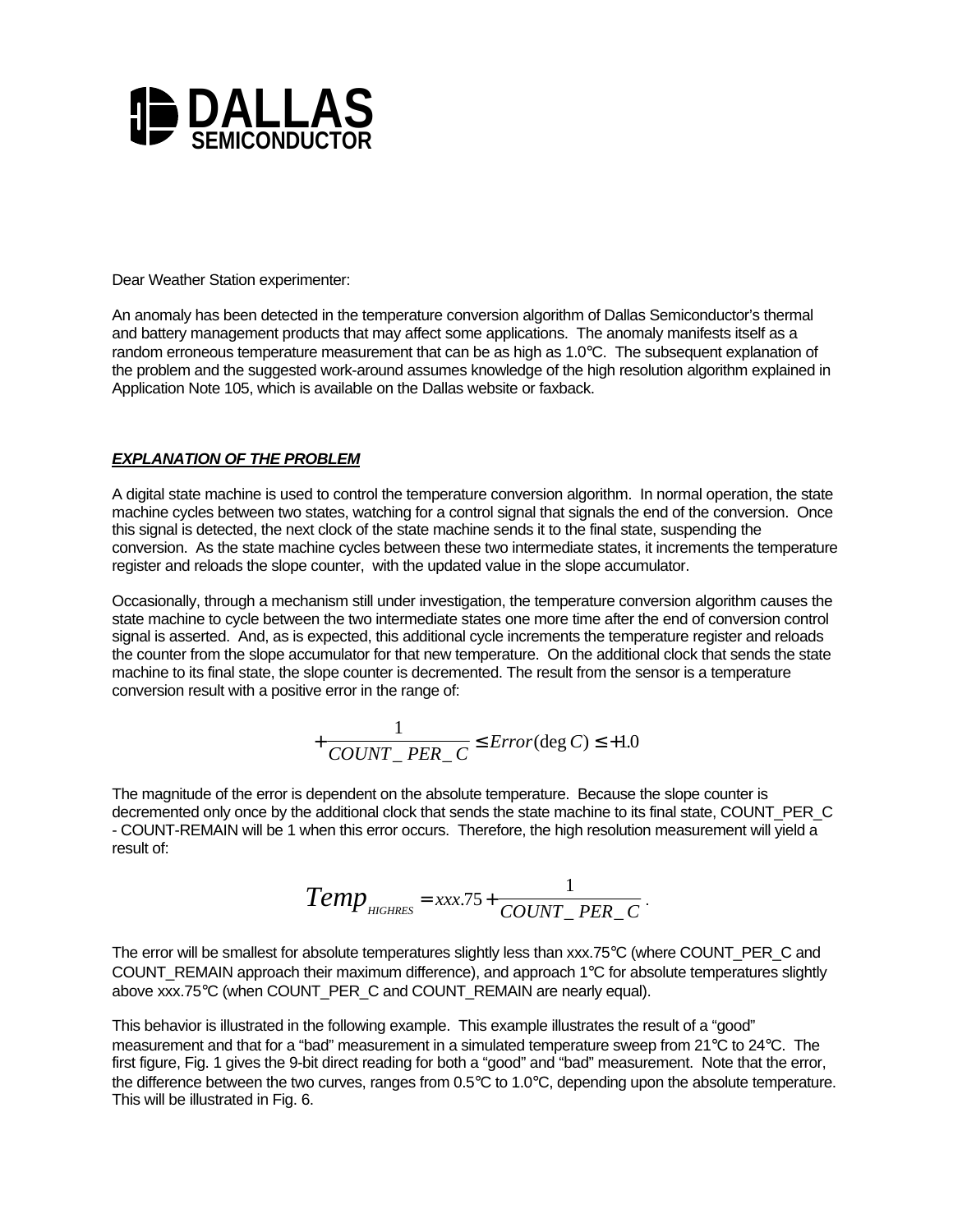

Fig. 1. Direct 9-bit Temperature Reading

The high resolution algorithm requires the truncation of the LSb from the direct 9-bit reading. Fig. 2 illustrates "good" and "bad" measurements after this truncation.



Fig. 2. Temperature Reading after Truncation (TEMP\_READ)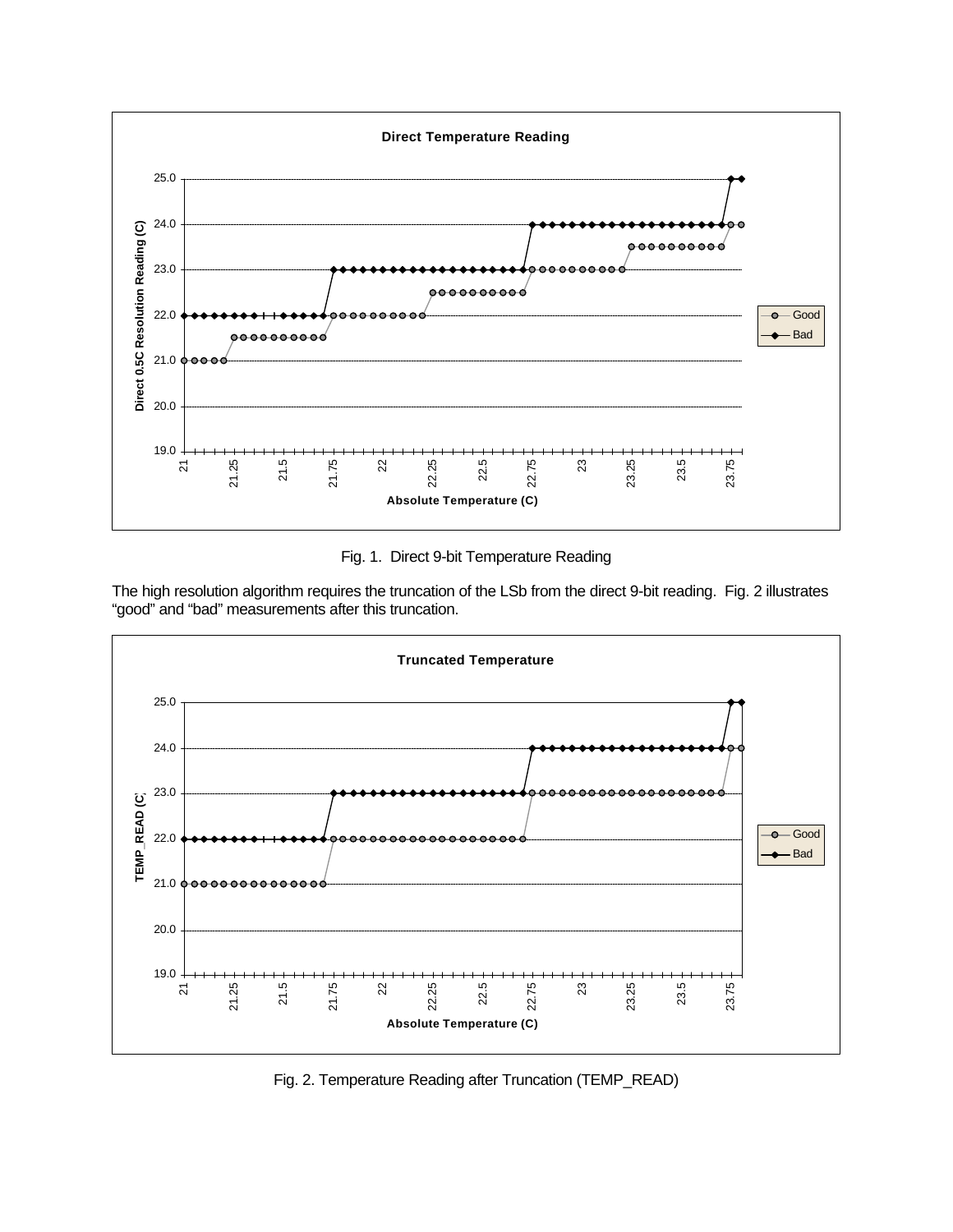The COUNT\_PER\_C register contains data that is programmed into the device at calibration. It sets the value of the slope accumulator at a given temperature. For a given temperature, this value is not the same for all devices. The absolute value depends upon the thermal characteristics of the oscillators. The values for this particular example were extracted from measured data on a DS1620, but may not be representative of the values in other DS1620 parts or other temperature sensors, in general. Nevertheless, it does illustrate the comment made earlier in that when the error occurs, the temperature register is incremented and the appropriate slope accumulator value is loaded. In this case, but not necessarily in all, the COUNT\_PER\_C value is 1 higher when the error occurs. This would not be true in a part which is calibrated such that two adjacent temperature values point to the same value for the slope accumulator.



Fig. 3. Slope Accumulator Contents

Fig. 4 shows the value of the COUNT\_REMAIN register in this temperature sweep example. It is the value left in the counter that was initialized to COUNT\_PER\_C for that given temperature. Recall that one additional clock cycle occurs in the event of an erroneous measurement; therefore, COUNT\_REMAIN will be 1 less than COUNT\_PER\_C at a given temperature.

Using the calculation highlighted in Application Note 105 to obtain the high-resolution measurement, the measurement of Fig. 5 results. Note that the temperature always reads approximately xxx.75°C for an erroneous measurement. The final plot, Fig. 6, shows the error that one can expect when this anomaly occurs. As stated in the inequalities, the error varies from  $1/COUNT$  PER C to  $1°C$  in the high resolution mode. If only the 9-bit temperature is used, i.e., no high-resolution calculations are performed, the error will either be 0.5°C or 1.0°C, depending on the fractional value of the absolute temperature.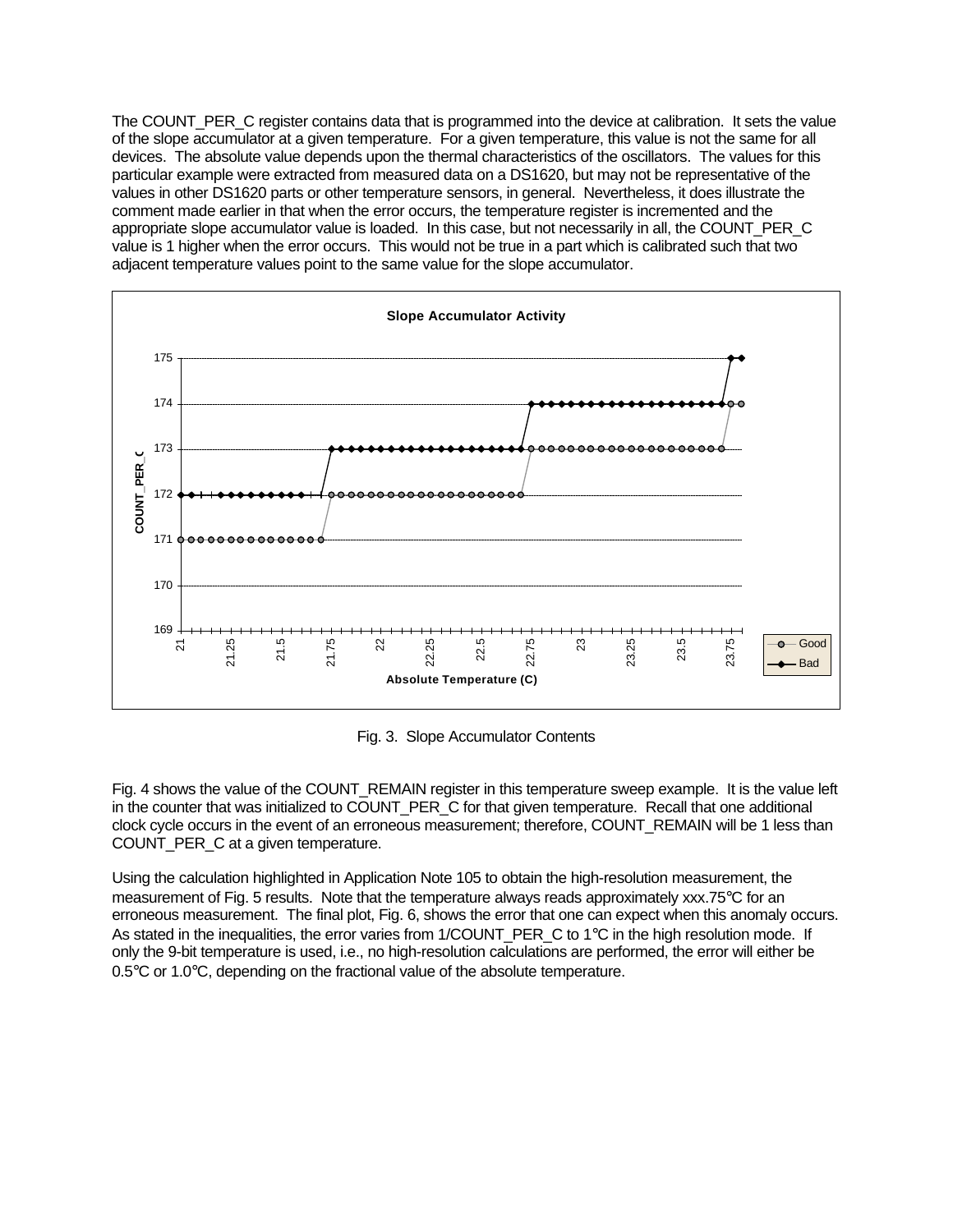

Fig. 4. Slope Counter Activity



Fig. 5. Temperature Measurement after High-Resolution Calculation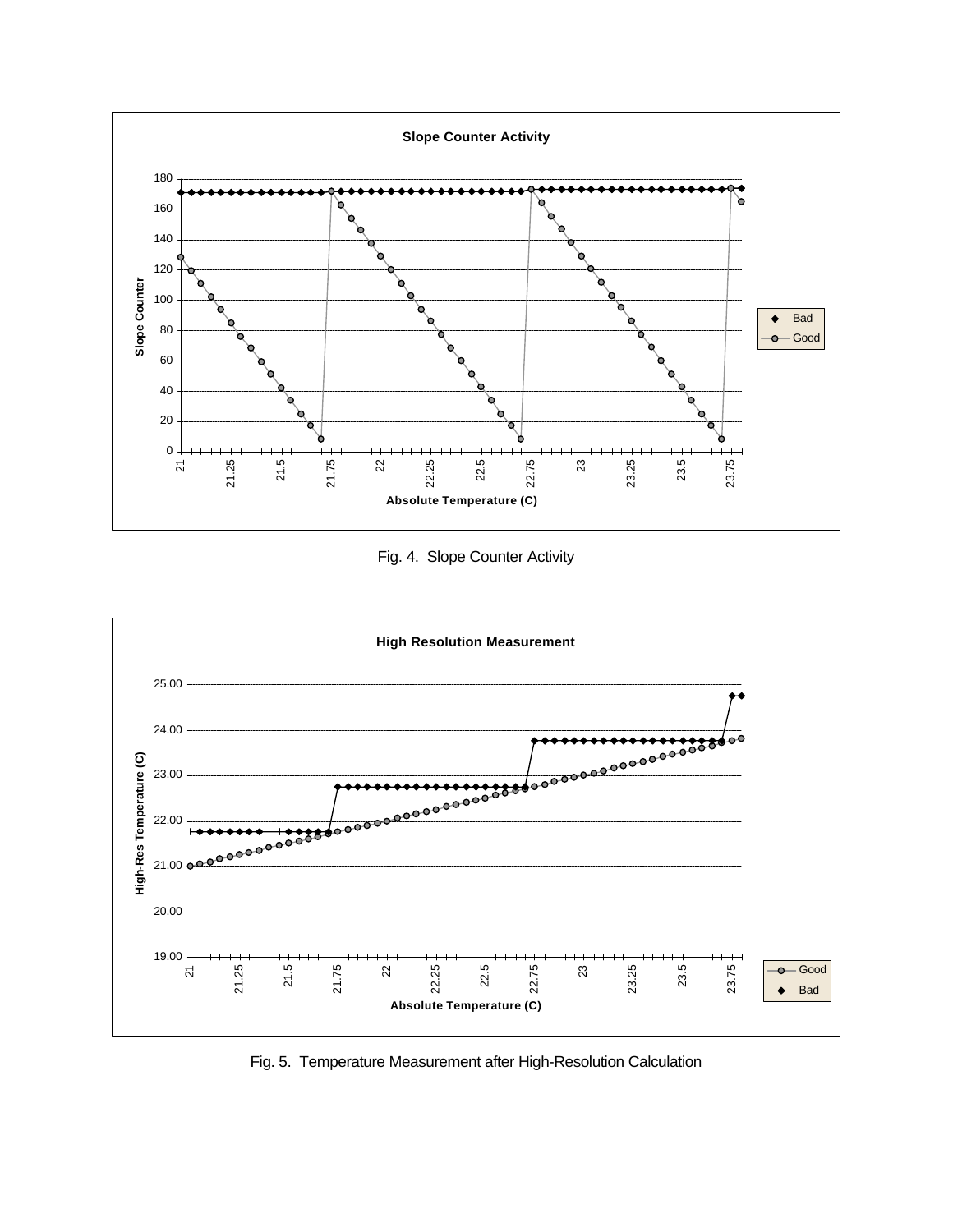

Fig. 6. Temperature Error Encountered when Anomaly Occurs

The occurrence of erroneous readings appear to be random in measurements we have performed thus far. Close examination of the example given, however, gives the user a means of understanding erroneous measurements based on the values of the registers read. Recall that only one additional clock cycle occurs to halt the state machine cycle; thus, COUNT\_REMAIN will **ALWAYS** be one less than COUNT\_PER\_C for an erroneous measurement.

## *SUGGESTED ERROR DETECTION*

The occurrence of the error is always associated with the condition COUNT\_PER\_C - COUNT\_REMAIN = 1. Therefore, one could simply check for this condition before performing any further high-resolution calculations, and discard any measurements associated with this condition. However, COUNT\_PER\_C - COUNT\_REMAIN = 1 does not necessarily constitute an error condition, and you could be discarding a valid measurement if you use the corrective action described above. This could be an acute problem in applications where the temperature is extremely stable, and the sensor returns a valid measurement such that COUNT\_PER\_C -COUNT\_REMAIN = 1. If the method described above were implemented in this environment, several valid measurements in a row could be discarded. In measurements we have performed thus far, the error occurs very infrequently, about once per 5000 conversions. Never have we observed the erroneous condition occurring in two adjacent measurements.

Therefore, we suggest the algorithm depicted in the flowchart in Fig. 7 to detect an erroneous measurement and subsequently discard it. Basically, if the condition COUNT\_PER\_C - COUNT\_REMAIN = 1 occurs on two measurements an a row, there is an extremely high likelihood that the measurement is valid. Similarly, if a